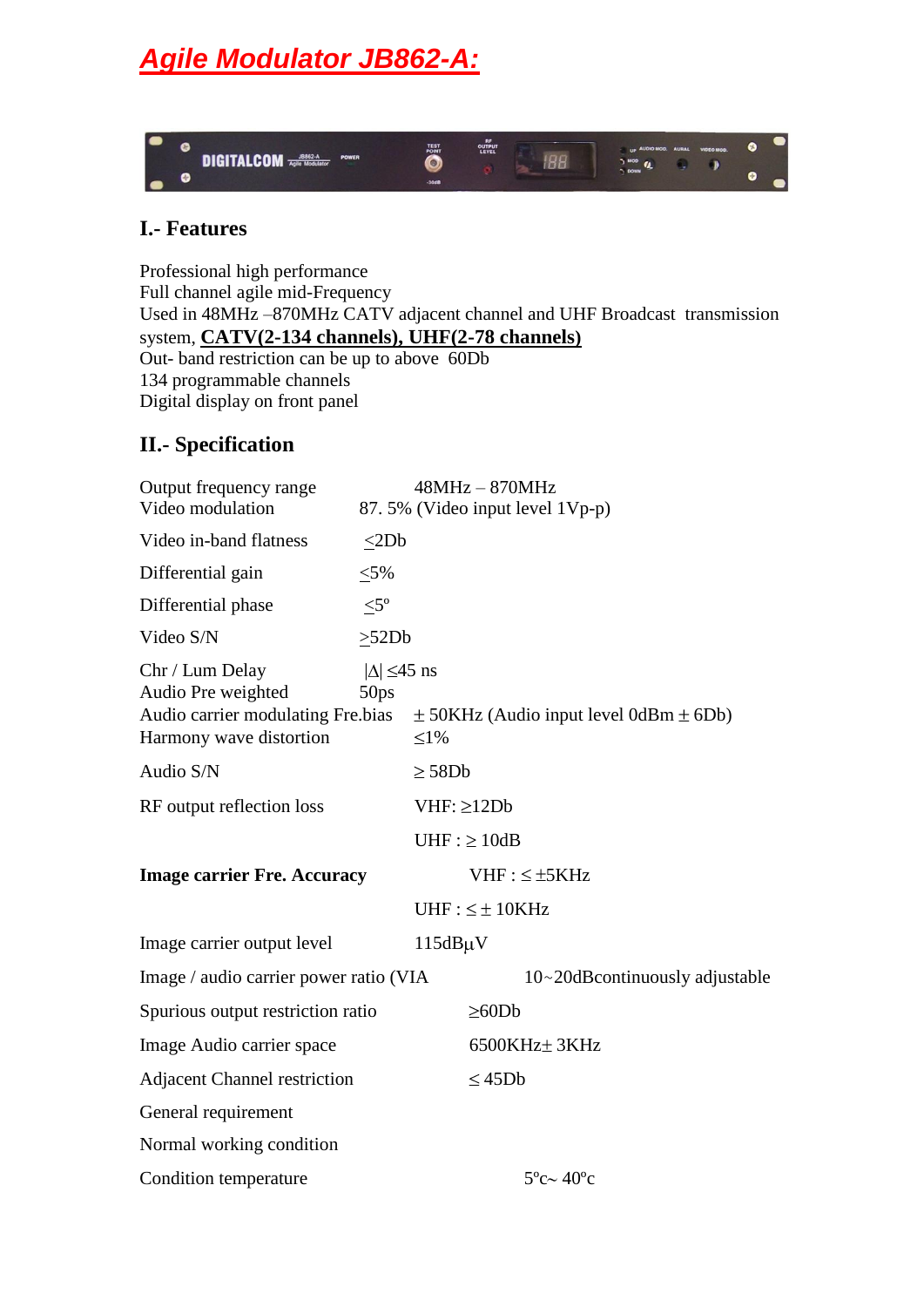| Relative humidity       | $\leq 85\%$     |
|-------------------------|-----------------|
| Air pressure            | 88k Pa~106k Pa  |
| Power supplying Voltage | $220V \pm 10\%$ |
| Frequency               | $50Hz \pm 2Hz$  |
| Power consumption       | 15W             |

III .- Working principle

JB862-A adopts Vestigial – Side – Band (VSB) modulation, after twice

frequency conversion and CPU restriction,  $48$  MHz  $\sim$ 870 MHz standart TV

channel output (additional channel transmission..

Audio circuit adopts Phase- Locked technology to ensure the accuracy and stability of carrier frequency. RF amplifying adopts modularized components to keep low nonlinearity distortion and high output level.

# **IV .- Physical feature**

Adopt 19 – inch 1U Standard, easy be installed in 19- inch cabinet.

Audio , Video input, RF output end ; British Type

| Dimension<br>483mm X340mm X45mm |
|---------------------------------|
|---------------------------------|

| Weight | $3.5$ Kg |
|--------|----------|
|        |          |

#### **IV FRONT Panel.**



- A1 Power indicator
- A2 Output testing port (T.P)
- A3 RF output level adjust (RF OUTPUT ADJ)
- A4 Digital display
- A5  $\triangle$  Channel up key
- MOD key to change mode channels from CATV to UHF broadcast channels
	- 1- **b0** CATV Channels (2-134)
	- 2- **b1** UHF Broadcast channels (2-78)
- A6  $\blacktriangledown$  Channel down key
- A7 Audio modulation adjust ( AUDIO MOD)
- A8 Image /Audio carrier power (VIA) adjust
- A9 Video modulation adjust (VIDEO MOD)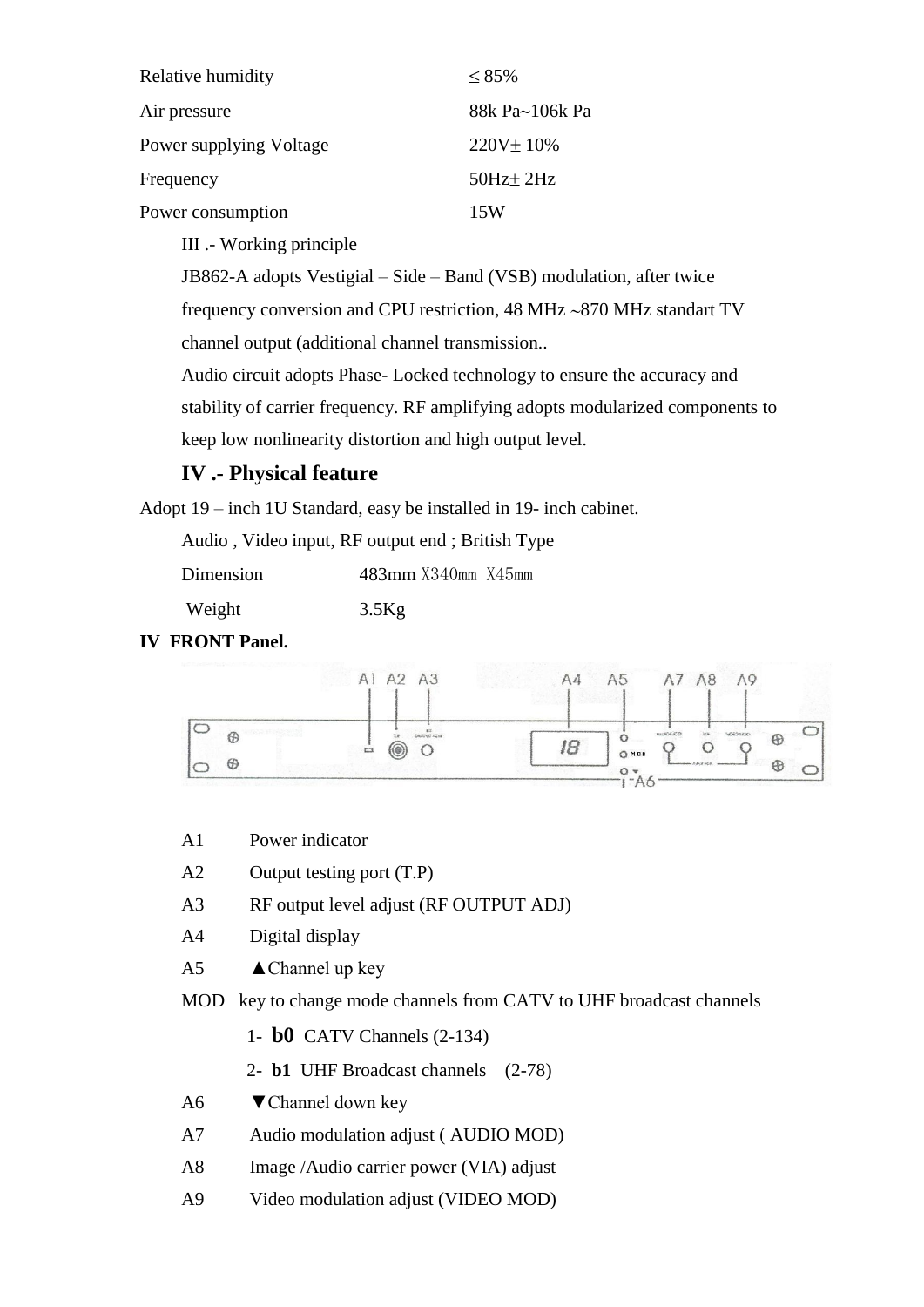#### V .- **Rear panel**



B1 Video input port (VIDEO IN) input Video Signal 1Vp-p, indput impedance  $75\Omega$ B2 Audio input port, input range  $0dBm<sub>±</sub> 6Db$ B4 IF OUT B5 IF IN B6 RF output port (RF OUTPUT) RF output B7 3-Core Power input connection cable Connect with AC 220V, frequency 50Hz (good ground needed) power is less than 500W, direct connection with AC 220 50Hz is forbidden

#### **VI.-Application and maintenance**

#### **1. Safety application of JBB862 –A, please the followings:**

- High temperature application is forbidden
- Liquid cleaning is forbidden
- 3-core Power cable, ground removing is forbidden  $\bullet$
- Restart after at least 5 seconds of shutdown  $\bullet$
- Good ground with CATV system needed  $\bullet$
- Work after Power on, Power plug off when not used  $\bullet$
- Power off before connecting with Audio Video input cable and  $\bullet$ RF output cable
- 115dBuV default RF output level setting pay attention to output  $\bullet$ level value and VIA adjustment ;